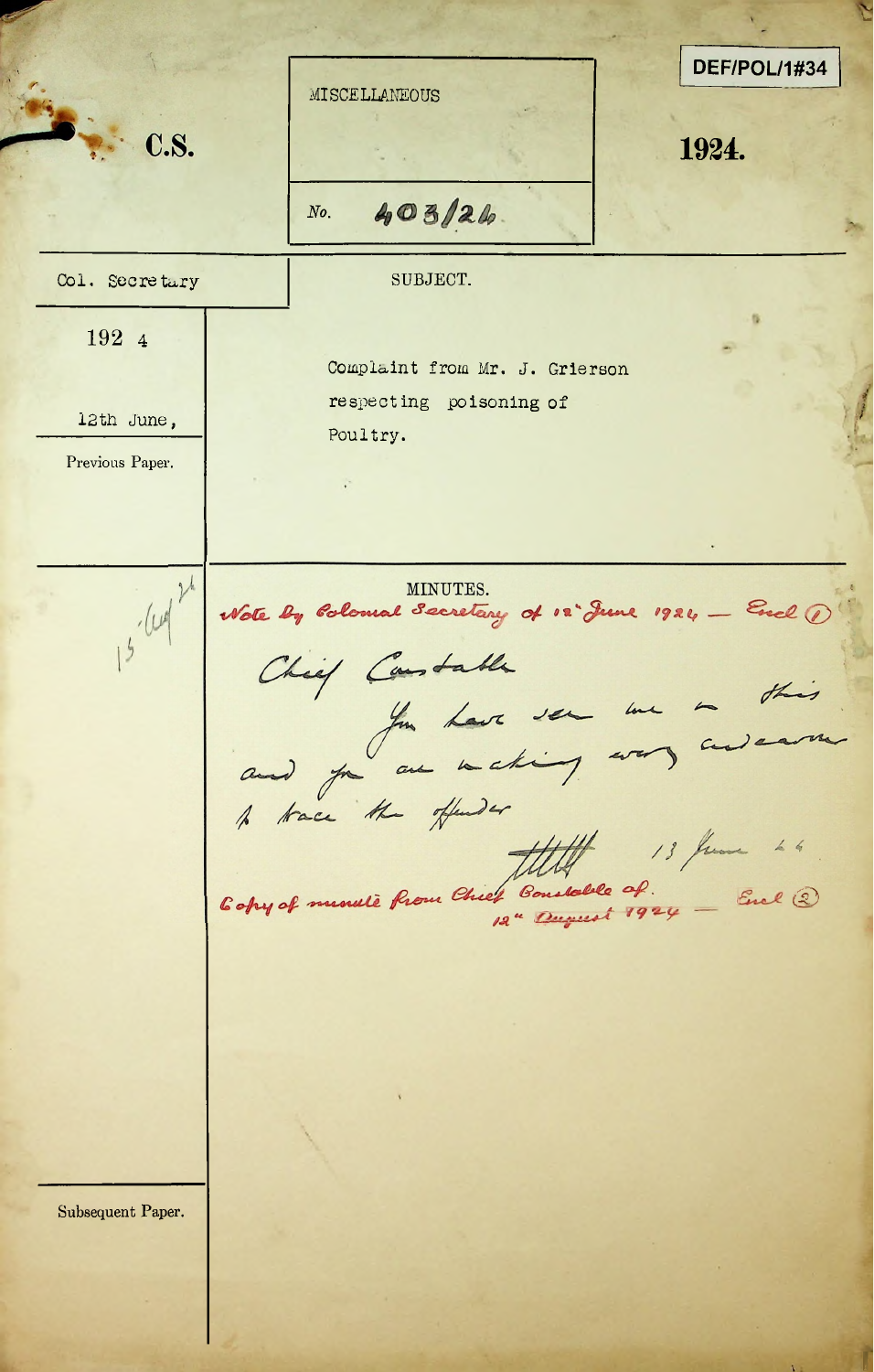12 june 1

he Grésa complains that during the last year and nine months he has lost over 50 hears by poisoning the Ruiks Rot this has happened about six himes : - in the part receive in Verlander 1522 the last the hims were debter 1923 and Opril and a The 13" instead . On each occasion en númeriate restal peport has team made to the police. her Presso states that he Hannblin opened up and inade a though Exam sich: exploit the page hows and that he presed clear a plusphora foromming such as a impredent of rat persons pour lor ally. The hear are wearly chory from row the wake map

Jecket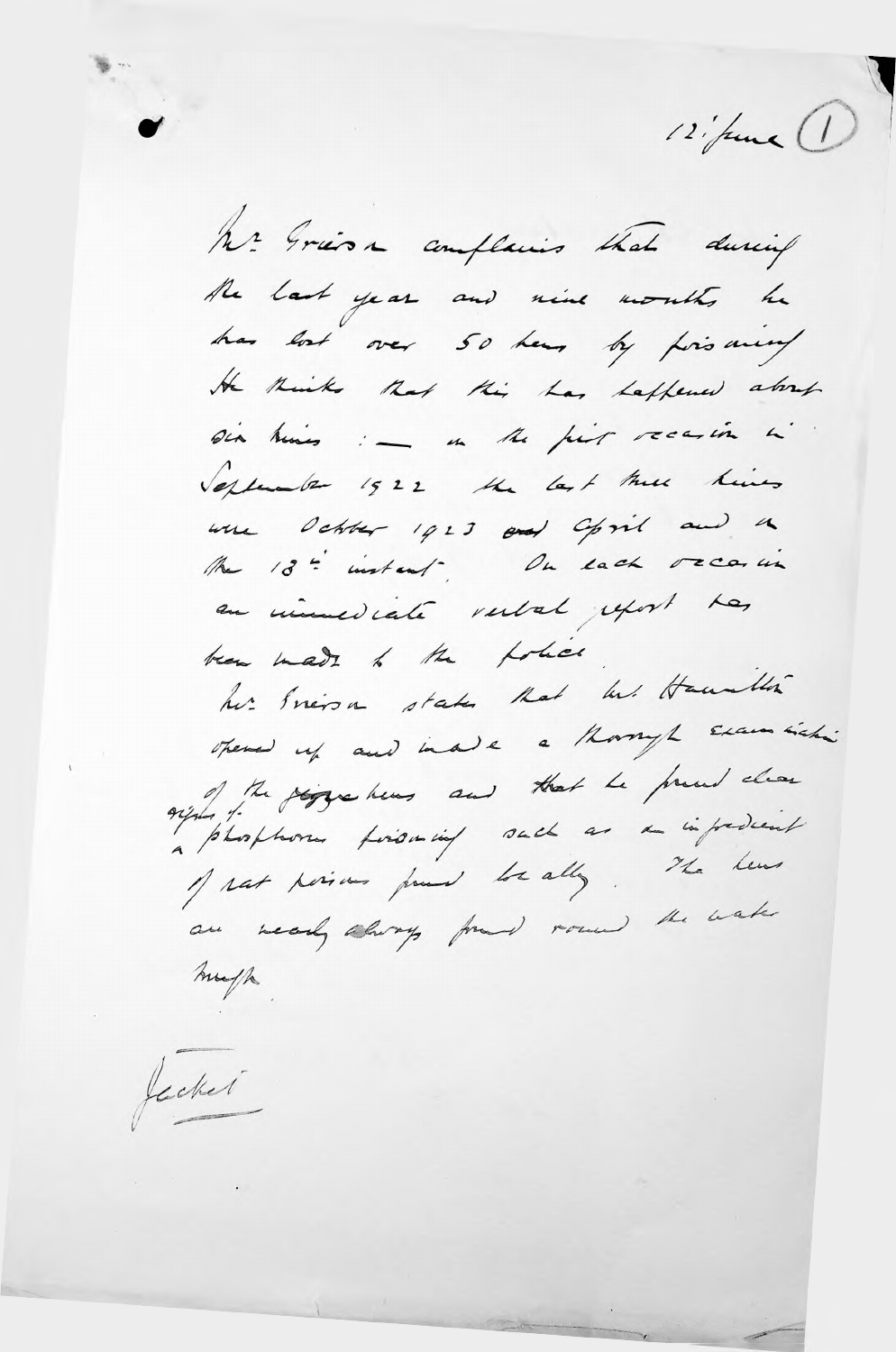Ton Col Secretary Sir. after careful engineery sold in Stanley for a considerable time, I have personally kept stuck Herration on the pouldry um of A. J. Greenson wolking has happened sime the date of your municipe. On the J. I Comeand July in a shed which is very often opened there is<br>a quanticity of Coopers powder Dip.<br>This contains a quantity of sulphur Slaughter Donne which would be easy procurable is required for the payores mensionned (in Jon munici of 18 june I am Li Jom Obedient Servant  $12.8.24$